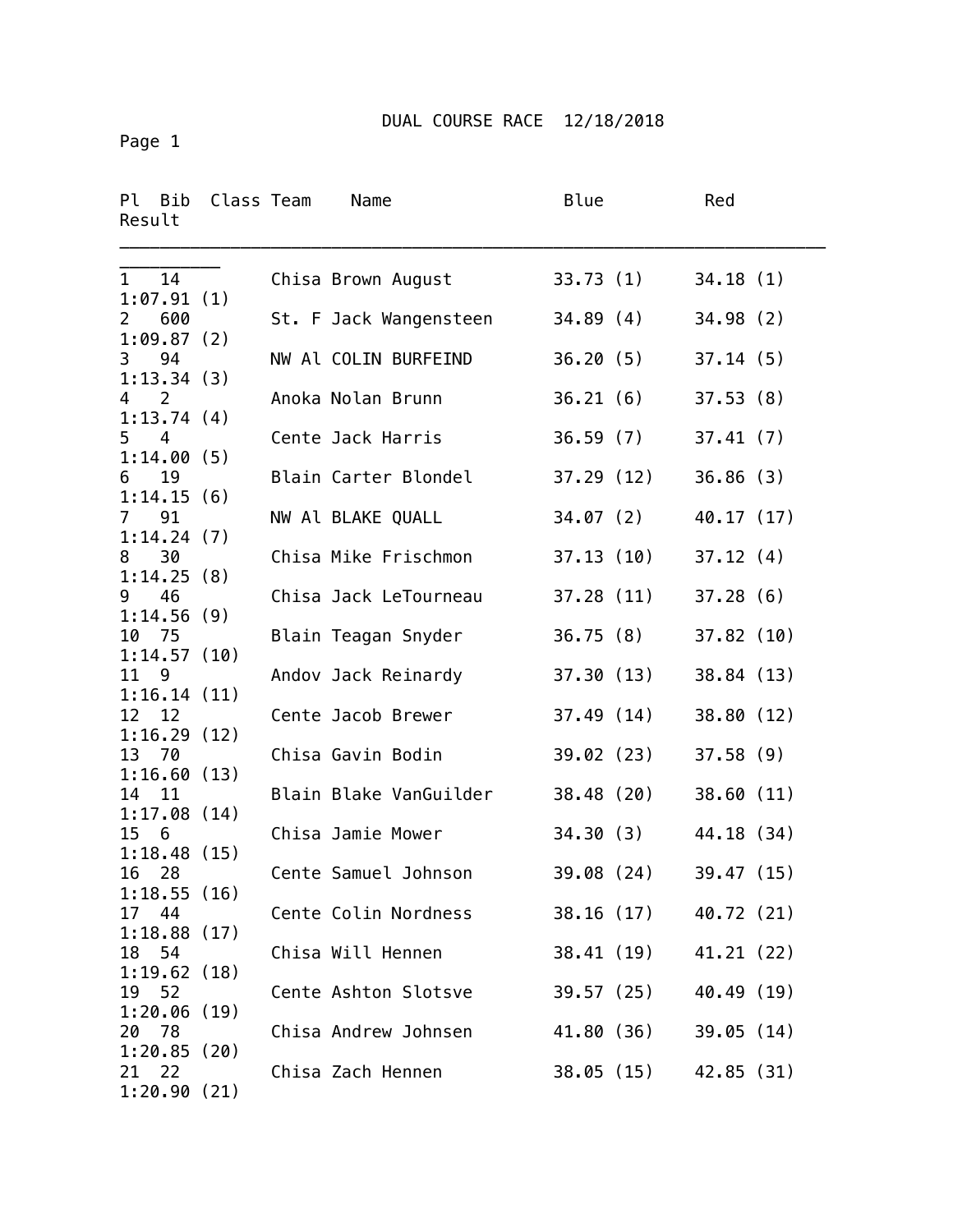| 22<br>99     |      | NW Al CHRISTIAN BURDEIND | 39.58 (26) |                       | 41.67(24)  |  |
|--------------|------|--------------------------|------------|-----------------------|------------|--|
| 1:21.25(22)  |      |                          |            |                       |            |  |
| 23<br>60     |      | Cente Tanner Adams       | 40.91 (31) |                       | 40.66 (20) |  |
| 1:21.57(23)  |      |                          |            |                       |            |  |
| 24 120       |      | Anoka Ian Brunn          | 42.39 (38) |                       | 40.01 (16) |  |
| 1:22.40(24)  |      |                          |            |                       |            |  |
| 25 63        | Coon | Jacob Hawkinson          | 39.79 (28) |                       | 42.94 (33) |  |
| 1:22.73(25)  |      |                          |            |                       |            |  |
| 26<br>49     |      | Andov Brandon Schroeder  | 37.00(9)   |                       | 46.19 (44) |  |
| 1:23.19(26)  |      |                          |            |                       |            |  |
| 27<br>25     |      | Andov Tate Johnson       | 41.36 (33) |                       | 42.50 (29) |  |
| 1:23.86(27)  |      |                          |            |                       |            |  |
| 28 68        |      | Cente Kameron Galetka    | 41.61 (35) |                       | 42.26 (28) |  |
| 1:23.87(28)  |      |                          |            |                       |            |  |
| 29 26        |      | Anoka Aiden Jouppi       |            | 41.55 (34)            | 42.56 (30) |  |
| 1:24.11(29)  |      |                          |            |                       |            |  |
| 30<br>133    |      | Blain Frank Long         |            | 42.85 (40)            | 41.50 (23) |  |
| 1:24.35(30)  |      |                          |            |                       |            |  |
| 31<br>34     |      | Anoka Carter Tuomela     |            | 43.12 (42)            | 41.97 (25) |  |
| 1:25.09(31)  |      |                          |            |                       |            |  |
| 32<br>18     |      | Anoka Gavin Gillespie    | 43.29 (43) |                       | 42.89 (32) |  |
| 1:26.18(32)  |      |                          |            |                       |            |  |
| 33 20        |      | Cente Michael Munson     | 39.60(27)  |                       | 47.91 (50) |  |
| 1:27.51(33)  |      |                          |            |                       |            |  |
| 34 8         |      | Irond Alex Presseller    | 42.55 (39) |                       | 45.29 (38) |  |
| 1:27.84(34)  |      |                          |            |                       |            |  |
| 35<br>42     |      | Anoka Ian Mugglin        | 43.90 (47) |                       | 44.21 (35) |  |
| 1:28.11(35)  |      |                          |            |                       |            |  |
| 135<br>36    |      | Blain Quinn Snyder       | 39.86 (29) |                       | 48.75 (52) |  |
| 1:28.61(36)  |      |                          |            |                       |            |  |
| $37 \quad 1$ |      | Andov Ben Rudnicki       | 43.31 (44) |                       | 45.40 (40) |  |
| 1:28.71(37)  |      |                          |            |                       |            |  |
| 38 57        |      | Andov Jonah Carroll      |            | 44.89 (52)            | 45.32 (39) |  |
| 1:30.21(38)  |      |                          |            |                       |            |  |
| 39<br>66     |      | Anoka Jacob Gawreluk     |            | 45.03 (53)            | 45.26 (37) |  |
| 1:30.29(39)  |      |                          |            |                       |            |  |
| 40<br>132    |      | Blain Dylan Kolb         |            | 39.00 (22) 51.47 (59) |            |  |
| 1:30.47(40)  |      |                          |            |                       |            |  |
| 41 98        |      | NW Al PETER MELBY        |            | 45.37 (54) 46.09 (43) |            |  |
| 1:31.46(41)  |      |                          |            |                       |            |  |
| 42 33        |      | Andov Miles Hanson       |            | 46.13 (57) 45.89 (41) |            |  |
| 1:32.02(42)  |      |                          |            |                       |            |  |
| 43<br>62     |      | Chisa Will Nelson        |            | 49.92 (64) 42.14 (27) |            |  |
| 1:32.06(43)  |      |                          |            |                       |            |  |
| 44<br>15     |      | Coon Reed Smith          |            | 45.53 (55)            | 47.12 (46) |  |
| 1:32.65(44)  |      |                          |            |                       |            |  |
| 45 95        |      | NW Al WILLIAM KARKOC     |            | 46.77 (58) 45.92 (42) |            |  |
| 1:32.69(45)  |      |                          |            |                       |            |  |
|              |      |                          |            | 43.89 (46)            |            |  |
| 46<br>- 39   |      | Coon Nico Tweedy         |            |                       | 49.13 (54) |  |
| 1:33.02(46)  |      |                          |            |                       |            |  |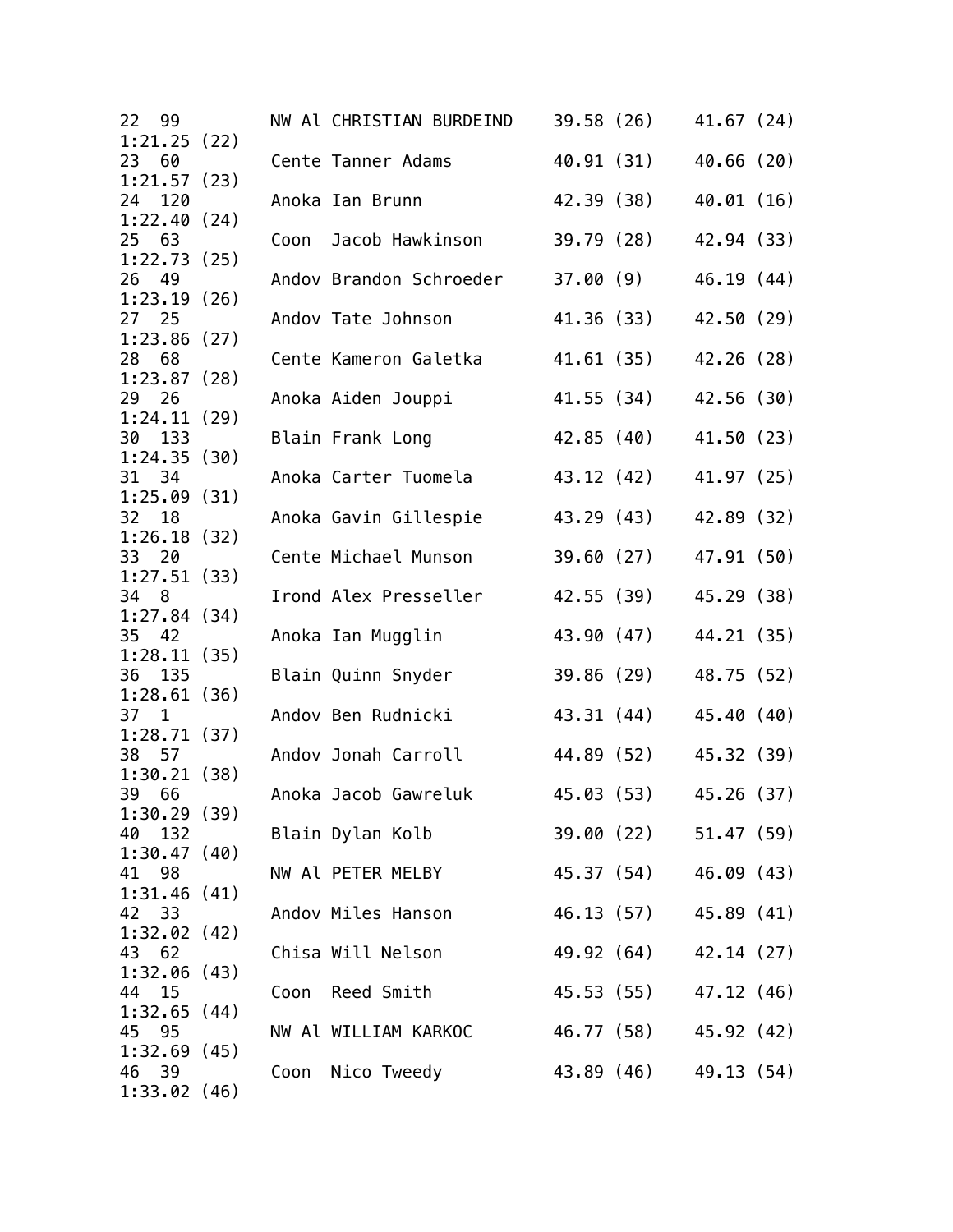| 47 65       | Andov Kyle Sanders  | 45.94 (56) 47.46 (48) |            |
|-------------|---------------------|-----------------------|------------|
| 1:33.40(47) |                     |                       |            |
| 48 86       | Armst Trym Wian     | 47.28 (60)            | 46.75 (45) |
| 1:34.03(48) |                     |                       |            |
| 49 214      | Andov James Polsfut | 46.80 (59)            | 47.81 (49) |
| 1:34.61(49) |                     |                       |            |
| 50 31       | Coon Jake Sides     | 55.51(72)             | 40.36 (18) |
| 1:35.87(50) |                     |                       |            |

\_\_\_\_\_\_\_\_\_\_\_\_\_\_\_\_\_\_\_\_\_\_\_\_\_\_\_\_\_\_\_\_\_\_\_\_\_\_\_\_\_\_\_\_\_\_\_\_\_\_\_\_\_\_\_\_\_\_\_\_\_\_\_\_\_\_\_\_\_\_

Ski Club Software from www.SplitSecond.com 12/18/2018 9:01:37 PM

~~~~~~~~~~~~~~~~~~~~~~~~~~~~~~~~~~~ NEW PAGE

~~~~~~~~~~~~~~~~~~~~~~~~~~~~~~~~~~~

DUAL COURSE RACE 12/18/2018

Page 2

\_\_\_\_\_\_\_\_\_\_

| Result | Pl Bib | Class Team  | Name                     | Blue       | Red                     |  |
|--------|--------|-------------|--------------------------|------------|-------------------------|--|
| 51 76  |        |             | Cente Eric Thielen       | 40.93 (32) | 55.50(64)               |  |
|        |        | 1:36.43(51) |                          |            |                         |  |
| 52 74  |        |             | Anoka Donovan Schumacher | 48.64 (62) | 48.95 (53)              |  |
|        |        | 1:37.59(52) |                          |            |                         |  |
| 53 38  |        |             | Chisa Sam Witucki        | 38.90 (21) | 59.19(68)               |  |
|        |        | 1:38.09(53) |                          |            |                         |  |
| 54 83  |        |             | Armst Jackson Kubitschek | 44.82 (51) | 55.36(63)               |  |
|        |        | 1:40.18(54) |                          |            |                         |  |
| 55 16  |        |             | Irond Calvin Davies      | 50.12 (65) | 50.34 (58)              |  |
|        |        | 1:40.46(55) |                          |            |                         |  |
| 56 36  |        |             | Cente Adam Namyst        | 38.26 (18) | 1:02.76(71)             |  |
|        |        | 1:41.02(56) |                          |            |                         |  |
| 57 29  |        |             | Champ Aidan Henchen      | 53.69 (68) | 52.00(61)               |  |
|        |        | 1:45.69(57) |                          |            |                         |  |
| 58 89  |        |             | Armst Jameson Kubitschek | 55.13 (71) | 51.59(60)               |  |
|        |        | 1:46.72(58) | Blain Chase VanGuilder   |            | 42.92 (41) 1:07.05 (75) |  |
|        | 59 136 | 1:49.97(59) |                          |            |                         |  |
| 60     | 13     |             | Champ Wyatt Horstmann    | 54.05 (69) | 57.62(65)               |  |
|        |        | 1:51.67(60) |                          |            |                         |  |
| 61     | 43     |             | Blain Cole Martin        |            | 38.05 (15) 1:14.59 (81) |  |
|        |        | 1:52.64(61) |                          |            |                         |  |
| 62 96  |        |             | NW Al BEN KIESOW         | 54.73 (70) | 57.92(66)               |  |
|        |        | 1:52.65(62) |                          |            |                         |  |
| 63 10  |        |             | Anoka Ethan Bailey       |            | 41.83 (37) 1:11.77 (80) |  |
|        |        | 1:53.60(63) |                          |            |                         |  |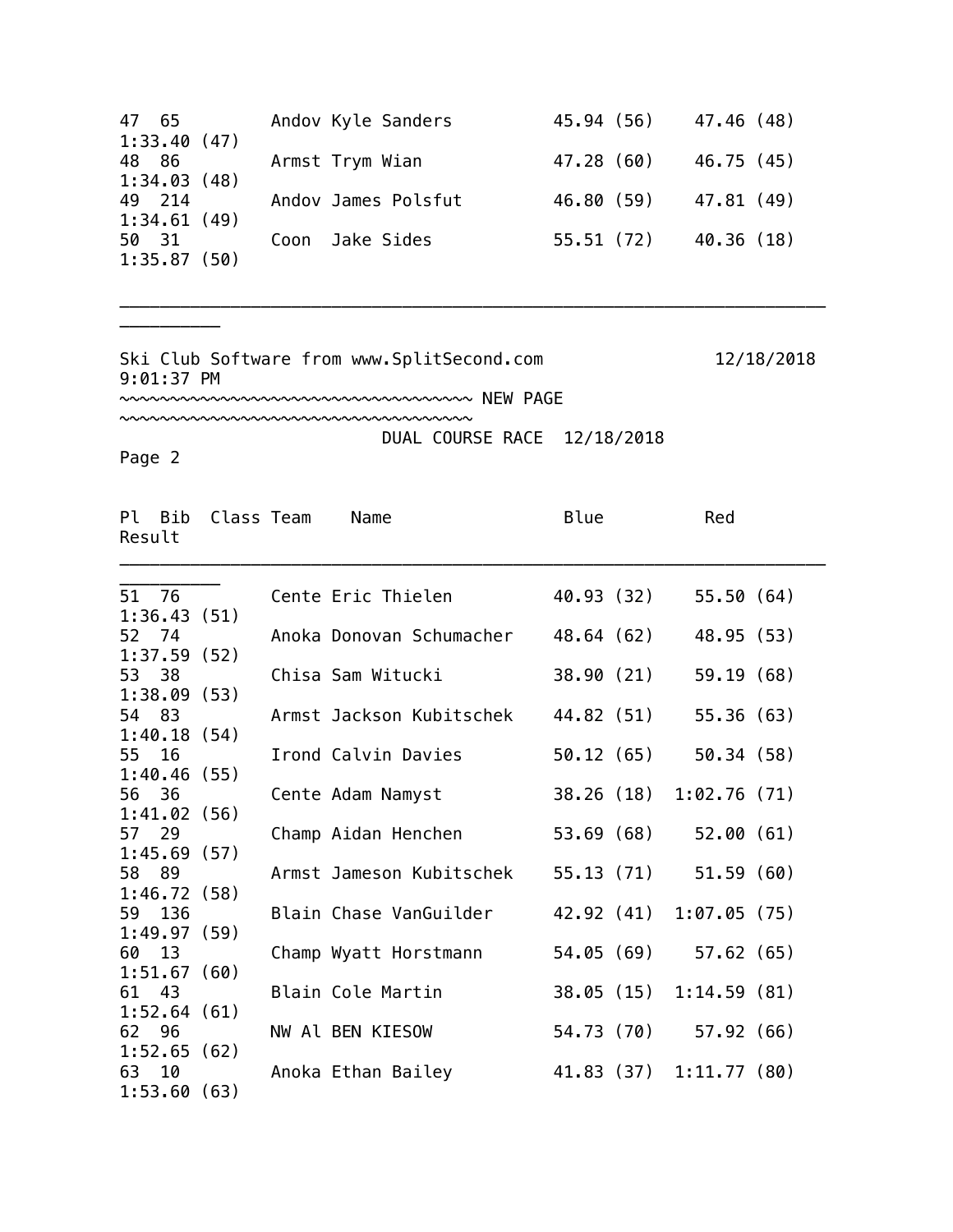| 1:53.97(64)<br>49.18 (63) 1:05.26 (74)<br>65<br>Armst Tony Rausch<br>87<br>1:54.44(65)<br>$1:13.85(83)$ 42.03 (26)<br>66<br>17<br>Andov Carson Smith<br>1:55.88(66)<br>47.96 (61)<br>1:10.08(79)<br>67 21<br>Champ Dane Germany<br>1:58.04(67)<br>44.76 (50)<br>68 81<br>Armst Carter Schoenberg<br>1:14.85(82)<br>1:59.61(68)<br>44.05 (48)<br>1:15.97(83)<br>69<br>119<br>Andov Justin Gerdes<br>2:00.02(69)<br>NW Al JACKSON HOLST 1:11.26 (80)<br>49.43 (57)<br>70 92<br>2:00.69(70)<br>71 79<br>Coon Ky Tweedy<br>$1:12.23(81)$ 48.47 (51)<br>2:00.70(71)<br>72 82<br>44.39 (49)<br>1:17.36(84)<br>Armst Matthew Shapiro<br>2:01.75(72)<br>73 69<br>Champ Caiden Spinner<br>53.48 (67)<br>1:09.99(78)<br>2:03.47(73)<br>Armst Zerind Spore<br>55.97 (73)<br>1:08.28(76)<br>74 88<br>2:04.25(74)<br>75 47<br>1:03.49(78)<br>1:03.55(73)<br>Coon Louis Kuntze<br>2:07.04(75)<br>Champ Anthony Herlitz 57.56 (75)<br>1:09.49(77)<br>76 77<br>2:07.05(76)<br>Irond Victor Walther<br>1:12.42(82)<br>1:02.99(72)<br>77 24<br>2:15.41(77)<br>St. F Matt Engfield<br>1:17.40(84)<br>58.43 (67)<br>78 602<br>2:15.83(78)<br>79<br>97<br>NW Al WILLIAM KLABUNDE<br>$1:27.43(87)$ 49.25 (56)<br>2:16.68(79)<br>131<br>40.16 (30)<br>1:40.91(88)<br>80<br>Blain Nate Killian<br>2:21.07(80)<br>NW Al REESE LEVENDUSKY 1:20.71 (85) 1:00.76 (70)<br>81 100<br>2:21.47(81)<br>$1:33.36(89)$ 49.17 (55)<br>82<br>37<br>Champ Jack Thomason<br>2:22.53(82)<br>83 181<br>Armst Jacob Carlson<br>$1:30.13(88)$ 59.54 (69)<br>2:29.67(83)<br>Anoka Jackson Shepard 53.14 (66)<br>84<br>58<br>1:40.35(87)<br>2:33.49(84)<br>40<br>1:00.98(76)<br>1:34.52(85)<br>85<br>Irond Lloyd Hilsgen<br>2:35.50(85)<br>1:25.25(86)<br>1:37.55(86)<br>86<br>71<br>Coon Tyler Oberuc<br>3:02.80(86)<br>$1:09.81(79)$ $4:02.17(89)$<br>87<br>$\overline{7}$<br>Coon Ryan Wylde<br>5:11.98(87)<br>93<br>NW Al THOMAS BESKOW<br>DSQ<br>45.02 (36)<br>85<br><b>DSQ</b><br>Armst Owen Smith<br>47.27 (47) | 64 601 |  | St. F Logan Cox |  | $1:01.10(77)$ 52.87 (62) |  |
|---------------------------------------------------------------------------------------------------------------------------------------------------------------------------------------------------------------------------------------------------------------------------------------------------------------------------------------------------------------------------------------------------------------------------------------------------------------------------------------------------------------------------------------------------------------------------------------------------------------------------------------------------------------------------------------------------------------------------------------------------------------------------------------------------------------------------------------------------------------------------------------------------------------------------------------------------------------------------------------------------------------------------------------------------------------------------------------------------------------------------------------------------------------------------------------------------------------------------------------------------------------------------------------------------------------------------------------------------------------------------------------------------------------------------------------------------------------------------------------------------------------------------------------------------------------------------------------------------------------------------------------------------------------------------------------------------------------------------------------------------------------------------------------------------------------------------------------------------------------------------------------------------------------------------------------------------------------------------|--------|--|-----------------|--|--------------------------|--|
|                                                                                                                                                                                                                                                                                                                                                                                                                                                                                                                                                                                                                                                                                                                                                                                                                                                                                                                                                                                                                                                                                                                                                                                                                                                                                                                                                                                                                                                                                                                                                                                                                                                                                                                                                                                                                                                                                                                                                                           |        |  |                 |  |                          |  |
|                                                                                                                                                                                                                                                                                                                                                                                                                                                                                                                                                                                                                                                                                                                                                                                                                                                                                                                                                                                                                                                                                                                                                                                                                                                                                                                                                                                                                                                                                                                                                                                                                                                                                                                                                                                                                                                                                                                                                                           |        |  |                 |  |                          |  |
|                                                                                                                                                                                                                                                                                                                                                                                                                                                                                                                                                                                                                                                                                                                                                                                                                                                                                                                                                                                                                                                                                                                                                                                                                                                                                                                                                                                                                                                                                                                                                                                                                                                                                                                                                                                                                                                                                                                                                                           |        |  |                 |  |                          |  |
|                                                                                                                                                                                                                                                                                                                                                                                                                                                                                                                                                                                                                                                                                                                                                                                                                                                                                                                                                                                                                                                                                                                                                                                                                                                                                                                                                                                                                                                                                                                                                                                                                                                                                                                                                                                                                                                                                                                                                                           |        |  |                 |  |                          |  |
|                                                                                                                                                                                                                                                                                                                                                                                                                                                                                                                                                                                                                                                                                                                                                                                                                                                                                                                                                                                                                                                                                                                                                                                                                                                                                                                                                                                                                                                                                                                                                                                                                                                                                                                                                                                                                                                                                                                                                                           |        |  |                 |  |                          |  |
|                                                                                                                                                                                                                                                                                                                                                                                                                                                                                                                                                                                                                                                                                                                                                                                                                                                                                                                                                                                                                                                                                                                                                                                                                                                                                                                                                                                                                                                                                                                                                                                                                                                                                                                                                                                                                                                                                                                                                                           |        |  |                 |  |                          |  |
|                                                                                                                                                                                                                                                                                                                                                                                                                                                                                                                                                                                                                                                                                                                                                                                                                                                                                                                                                                                                                                                                                                                                                                                                                                                                                                                                                                                                                                                                                                                                                                                                                                                                                                                                                                                                                                                                                                                                                                           |        |  |                 |  |                          |  |
|                                                                                                                                                                                                                                                                                                                                                                                                                                                                                                                                                                                                                                                                                                                                                                                                                                                                                                                                                                                                                                                                                                                                                                                                                                                                                                                                                                                                                                                                                                                                                                                                                                                                                                                                                                                                                                                                                                                                                                           |        |  |                 |  |                          |  |
|                                                                                                                                                                                                                                                                                                                                                                                                                                                                                                                                                                                                                                                                                                                                                                                                                                                                                                                                                                                                                                                                                                                                                                                                                                                                                                                                                                                                                                                                                                                                                                                                                                                                                                                                                                                                                                                                                                                                                                           |        |  |                 |  |                          |  |
|                                                                                                                                                                                                                                                                                                                                                                                                                                                                                                                                                                                                                                                                                                                                                                                                                                                                                                                                                                                                                                                                                                                                                                                                                                                                                                                                                                                                                                                                                                                                                                                                                                                                                                                                                                                                                                                                                                                                                                           |        |  |                 |  |                          |  |
|                                                                                                                                                                                                                                                                                                                                                                                                                                                                                                                                                                                                                                                                                                                                                                                                                                                                                                                                                                                                                                                                                                                                                                                                                                                                                                                                                                                                                                                                                                                                                                                                                                                                                                                                                                                                                                                                                                                                                                           |        |  |                 |  |                          |  |
|                                                                                                                                                                                                                                                                                                                                                                                                                                                                                                                                                                                                                                                                                                                                                                                                                                                                                                                                                                                                                                                                                                                                                                                                                                                                                                                                                                                                                                                                                                                                                                                                                                                                                                                                                                                                                                                                                                                                                                           |        |  |                 |  |                          |  |
|                                                                                                                                                                                                                                                                                                                                                                                                                                                                                                                                                                                                                                                                                                                                                                                                                                                                                                                                                                                                                                                                                                                                                                                                                                                                                                                                                                                                                                                                                                                                                                                                                                                                                                                                                                                                                                                                                                                                                                           |        |  |                 |  |                          |  |
|                                                                                                                                                                                                                                                                                                                                                                                                                                                                                                                                                                                                                                                                                                                                                                                                                                                                                                                                                                                                                                                                                                                                                                                                                                                                                                                                                                                                                                                                                                                                                                                                                                                                                                                                                                                                                                                                                                                                                                           |        |  |                 |  |                          |  |
|                                                                                                                                                                                                                                                                                                                                                                                                                                                                                                                                                                                                                                                                                                                                                                                                                                                                                                                                                                                                                                                                                                                                                                                                                                                                                                                                                                                                                                                                                                                                                                                                                                                                                                                                                                                                                                                                                                                                                                           |        |  |                 |  |                          |  |
|                                                                                                                                                                                                                                                                                                                                                                                                                                                                                                                                                                                                                                                                                                                                                                                                                                                                                                                                                                                                                                                                                                                                                                                                                                                                                                                                                                                                                                                                                                                                                                                                                                                                                                                                                                                                                                                                                                                                                                           |        |  |                 |  |                          |  |
|                                                                                                                                                                                                                                                                                                                                                                                                                                                                                                                                                                                                                                                                                                                                                                                                                                                                                                                                                                                                                                                                                                                                                                                                                                                                                                                                                                                                                                                                                                                                                                                                                                                                                                                                                                                                                                                                                                                                                                           |        |  |                 |  |                          |  |
|                                                                                                                                                                                                                                                                                                                                                                                                                                                                                                                                                                                                                                                                                                                                                                                                                                                                                                                                                                                                                                                                                                                                                                                                                                                                                                                                                                                                                                                                                                                                                                                                                                                                                                                                                                                                                                                                                                                                                                           |        |  |                 |  |                          |  |
|                                                                                                                                                                                                                                                                                                                                                                                                                                                                                                                                                                                                                                                                                                                                                                                                                                                                                                                                                                                                                                                                                                                                                                                                                                                                                                                                                                                                                                                                                                                                                                                                                                                                                                                                                                                                                                                                                                                                                                           |        |  |                 |  |                          |  |
|                                                                                                                                                                                                                                                                                                                                                                                                                                                                                                                                                                                                                                                                                                                                                                                                                                                                                                                                                                                                                                                                                                                                                                                                                                                                                                                                                                                                                                                                                                                                                                                                                                                                                                                                                                                                                                                                                                                                                                           |        |  |                 |  |                          |  |
|                                                                                                                                                                                                                                                                                                                                                                                                                                                                                                                                                                                                                                                                                                                                                                                                                                                                                                                                                                                                                                                                                                                                                                                                                                                                                                                                                                                                                                                                                                                                                                                                                                                                                                                                                                                                                                                                                                                                                                           |        |  |                 |  |                          |  |
|                                                                                                                                                                                                                                                                                                                                                                                                                                                                                                                                                                                                                                                                                                                                                                                                                                                                                                                                                                                                                                                                                                                                                                                                                                                                                                                                                                                                                                                                                                                                                                                                                                                                                                                                                                                                                                                                                                                                                                           |        |  |                 |  |                          |  |
|                                                                                                                                                                                                                                                                                                                                                                                                                                                                                                                                                                                                                                                                                                                                                                                                                                                                                                                                                                                                                                                                                                                                                                                                                                                                                                                                                                                                                                                                                                                                                                                                                                                                                                                                                                                                                                                                                                                                                                           |        |  |                 |  |                          |  |
|                                                                                                                                                                                                                                                                                                                                                                                                                                                                                                                                                                                                                                                                                                                                                                                                                                                                                                                                                                                                                                                                                                                                                                                                                                                                                                                                                                                                                                                                                                                                                                                                                                                                                                                                                                                                                                                                                                                                                                           |        |  |                 |  |                          |  |
|                                                                                                                                                                                                                                                                                                                                                                                                                                                                                                                                                                                                                                                                                                                                                                                                                                                                                                                                                                                                                                                                                                                                                                                                                                                                                                                                                                                                                                                                                                                                                                                                                                                                                                                                                                                                                                                                                                                                                                           |        |  |                 |  |                          |  |
|                                                                                                                                                                                                                                                                                                                                                                                                                                                                                                                                                                                                                                                                                                                                                                                                                                                                                                                                                                                                                                                                                                                                                                                                                                                                                                                                                                                                                                                                                                                                                                                                                                                                                                                                                                                                                                                                                                                                                                           |        |  |                 |  |                          |  |
|                                                                                                                                                                                                                                                                                                                                                                                                                                                                                                                                                                                                                                                                                                                                                                                                                                                                                                                                                                                                                                                                                                                                                                                                                                                                                                                                                                                                                                                                                                                                                                                                                                                                                                                                                                                                                                                                                                                                                                           |        |  |                 |  |                          |  |
|                                                                                                                                                                                                                                                                                                                                                                                                                                                                                                                                                                                                                                                                                                                                                                                                                                                                                                                                                                                                                                                                                                                                                                                                                                                                                                                                                                                                                                                                                                                                                                                                                                                                                                                                                                                                                                                                                                                                                                           |        |  |                 |  |                          |  |
|                                                                                                                                                                                                                                                                                                                                                                                                                                                                                                                                                                                                                                                                                                                                                                                                                                                                                                                                                                                                                                                                                                                                                                                                                                                                                                                                                                                                                                                                                                                                                                                                                                                                                                                                                                                                                                                                                                                                                                           |        |  |                 |  |                          |  |
|                                                                                                                                                                                                                                                                                                                                                                                                                                                                                                                                                                                                                                                                                                                                                                                                                                                                                                                                                                                                                                                                                                                                                                                                                                                                                                                                                                                                                                                                                                                                                                                                                                                                                                                                                                                                                                                                                                                                                                           |        |  |                 |  |                          |  |
|                                                                                                                                                                                                                                                                                                                                                                                                                                                                                                                                                                                                                                                                                                                                                                                                                                                                                                                                                                                                                                                                                                                                                                                                                                                                                                                                                                                                                                                                                                                                                                                                                                                                                                                                                                                                                                                                                                                                                                           |        |  |                 |  |                          |  |
|                                                                                                                                                                                                                                                                                                                                                                                                                                                                                                                                                                                                                                                                                                                                                                                                                                                                                                                                                                                                                                                                                                                                                                                                                                                                                                                                                                                                                                                                                                                                                                                                                                                                                                                                                                                                                                                                                                                                                                           |        |  |                 |  |                          |  |
|                                                                                                                                                                                                                                                                                                                                                                                                                                                                                                                                                                                                                                                                                                                                                                                                                                                                                                                                                                                                                                                                                                                                                                                                                                                                                                                                                                                                                                                                                                                                                                                                                                                                                                                                                                                                                                                                                                                                                                           |        |  |                 |  |                          |  |
|                                                                                                                                                                                                                                                                                                                                                                                                                                                                                                                                                                                                                                                                                                                                                                                                                                                                                                                                                                                                                                                                                                                                                                                                                                                                                                                                                                                                                                                                                                                                                                                                                                                                                                                                                                                                                                                                                                                                                                           |        |  |                 |  |                          |  |
|                                                                                                                                                                                                                                                                                                                                                                                                                                                                                                                                                                                                                                                                                                                                                                                                                                                                                                                                                                                                                                                                                                                                                                                                                                                                                                                                                                                                                                                                                                                                                                                                                                                                                                                                                                                                                                                                                                                                                                           |        |  |                 |  |                          |  |
|                                                                                                                                                                                                                                                                                                                                                                                                                                                                                                                                                                                                                                                                                                                                                                                                                                                                                                                                                                                                                                                                                                                                                                                                                                                                                                                                                                                                                                                                                                                                                                                                                                                                                                                                                                                                                                                                                                                                                                           |        |  |                 |  |                          |  |
|                                                                                                                                                                                                                                                                                                                                                                                                                                                                                                                                                                                                                                                                                                                                                                                                                                                                                                                                                                                                                                                                                                                                                                                                                                                                                                                                                                                                                                                                                                                                                                                                                                                                                                                                                                                                                                                                                                                                                                           |        |  |                 |  |                          |  |
|                                                                                                                                                                                                                                                                                                                                                                                                                                                                                                                                                                                                                                                                                                                                                                                                                                                                                                                                                                                                                                                                                                                                                                                                                                                                                                                                                                                                                                                                                                                                                                                                                                                                                                                                                                                                                                                                                                                                                                           |        |  |                 |  |                          |  |
|                                                                                                                                                                                                                                                                                                                                                                                                                                                                                                                                                                                                                                                                                                                                                                                                                                                                                                                                                                                                                                                                                                                                                                                                                                                                                                                                                                                                                                                                                                                                                                                                                                                                                                                                                                                                                                                                                                                                                                           |        |  |                 |  |                          |  |
|                                                                                                                                                                                                                                                                                                                                                                                                                                                                                                                                                                                                                                                                                                                                                                                                                                                                                                                                                                                                                                                                                                                                                                                                                                                                                                                                                                                                                                                                                                                                                                                                                                                                                                                                                                                                                                                                                                                                                                           |        |  |                 |  |                          |  |
|                                                                                                                                                                                                                                                                                                                                                                                                                                                                                                                                                                                                                                                                                                                                                                                                                                                                                                                                                                                                                                                                                                                                                                                                                                                                                                                                                                                                                                                                                                                                                                                                                                                                                                                                                                                                                                                                                                                                                                           |        |  |                 |  |                          |  |
|                                                                                                                                                                                                                                                                                                                                                                                                                                                                                                                                                                                                                                                                                                                                                                                                                                                                                                                                                                                                                                                                                                                                                                                                                                                                                                                                                                                                                                                                                                                                                                                                                                                                                                                                                                                                                                                                                                                                                                           |        |  |                 |  |                          |  |
|                                                                                                                                                                                                                                                                                                                                                                                                                                                                                                                                                                                                                                                                                                                                                                                                                                                                                                                                                                                                                                                                                                                                                                                                                                                                                                                                                                                                                                                                                                                                                                                                                                                                                                                                                                                                                                                                                                                                                                           |        |  |                 |  |                          |  |
|                                                                                                                                                                                                                                                                                                                                                                                                                                                                                                                                                                                                                                                                                                                                                                                                                                                                                                                                                                                                                                                                                                                                                                                                                                                                                                                                                                                                                                                                                                                                                                                                                                                                                                                                                                                                                                                                                                                                                                           |        |  |                 |  |                          |  |
|                                                                                                                                                                                                                                                                                                                                                                                                                                                                                                                                                                                                                                                                                                                                                                                                                                                                                                                                                                                                                                                                                                                                                                                                                                                                                                                                                                                                                                                                                                                                                                                                                                                                                                                                                                                                                                                                                                                                                                           |        |  |                 |  |                          |  |
|                                                                                                                                                                                                                                                                                                                                                                                                                                                                                                                                                                                                                                                                                                                                                                                                                                                                                                                                                                                                                                                                                                                                                                                                                                                                                                                                                                                                                                                                                                                                                                                                                                                                                                                                                                                                                                                                                                                                                                           |        |  |                 |  |                          |  |
|                                                                                                                                                                                                                                                                                                                                                                                                                                                                                                                                                                                                                                                                                                                                                                                                                                                                                                                                                                                                                                                                                                                                                                                                                                                                                                                                                                                                                                                                                                                                                                                                                                                                                                                                                                                                                                                                                                                                                                           | 88     |  |                 |  |                          |  |
|                                                                                                                                                                                                                                                                                                                                                                                                                                                                                                                                                                                                                                                                                                                                                                                                                                                                                                                                                                                                                                                                                                                                                                                                                                                                                                                                                                                                                                                                                                                                                                                                                                                                                                                                                                                                                                                                                                                                                                           | 89     |  |                 |  |                          |  |